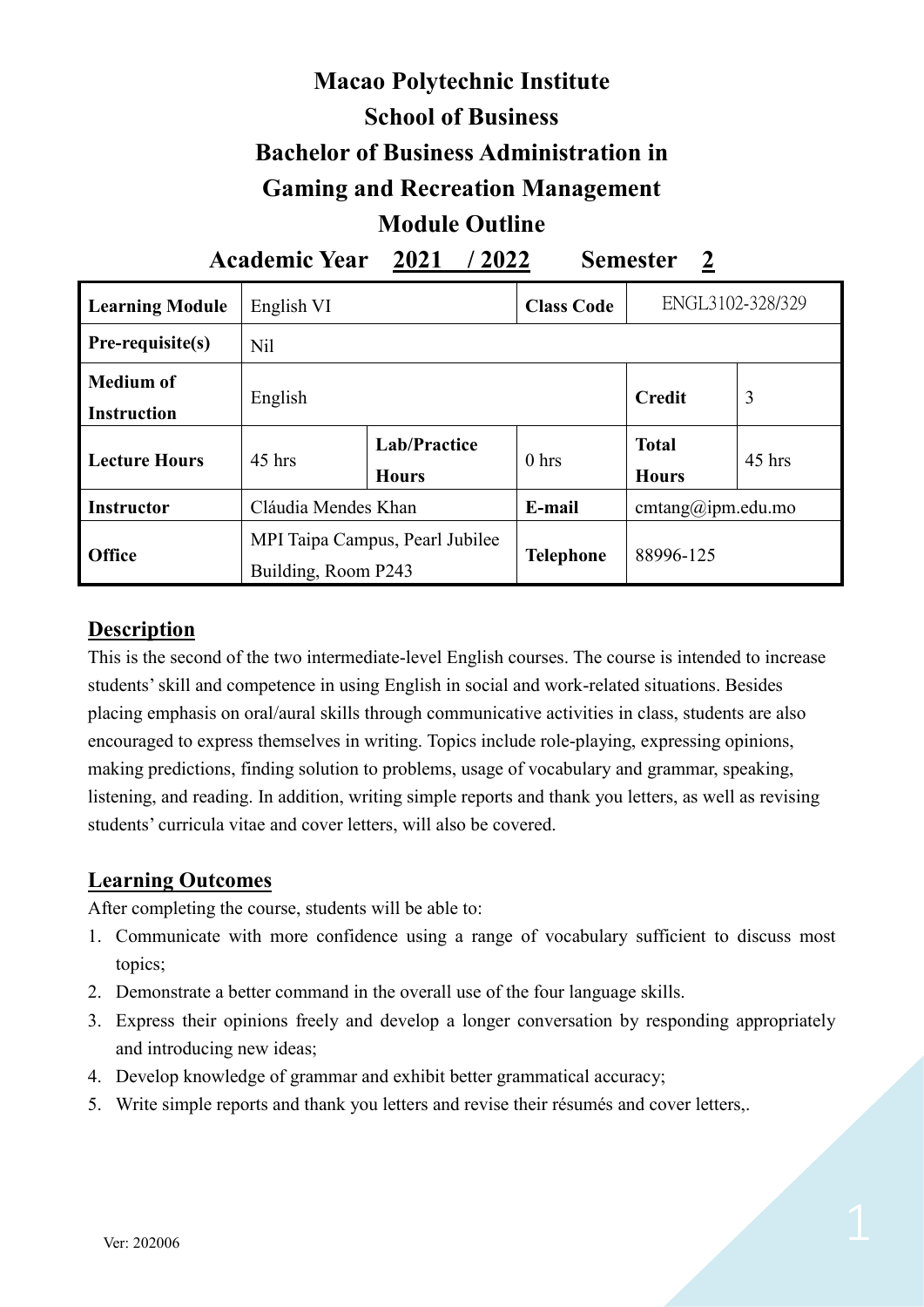# **Mapping of this MILOs to the Programme Intended Learning Outcomes (PILOs):**

| Knowledge                                                                                                                                                          |                | <b>Skills</b>                                                                                                                         | Value          |                |   |
|--------------------------------------------------------------------------------------------------------------------------------------------------------------------|----------------|---------------------------------------------------------------------------------------------------------------------------------------|----------------|----------------|---|
|                                                                                                                                                                    | K <sub>2</sub> | S1                                                                                                                                    | S <sub>2</sub> | S <sub>3</sub> | V |
| Master the basic and<br>professional knowledge within<br>the field of gaming<br>management, as well as, to<br>possess diverse perspectives of<br>multiple subjects |                | Apply effectively a range of<br>transferrable skills, including<br>language, communication,<br>numeracy and information<br>management |                |                |   |
|                                                                                                                                                                    |                |                                                                                                                                       |                |                |   |

# **Content**

| 1. | 1.1         | General Course Introduction + Unit 7<br><b>Entertainment and Television</b> | (3 hours) |
|----|-------------|-----------------------------------------------------------------------------|-----------|
|    | 1.2         | -ed / -ing Adjectives                                                       |           |
|    | 1.3         | The Passive                                                                 |           |
| 2. | Unit 7      |                                                                             | (3 hours) |
|    | 2.1         | <b>News Stories</b>                                                         |           |
|    | 2.2         | <b>Extreme Adjectives</b>                                                   |           |
|    | 2.3         | Making a Social Arrangement                                                 |           |
| 3. | Unit 8      |                                                                             | (3 hours) |
|    | 3.1         | Social Life                                                                 |           |
|    | 3.2         | <b>Polite Requests</b>                                                      |           |
|    | 3.3         | <b>Will and Shall for Instant Responses</b>                                 |           |
| 4. | Unit 8      |                                                                             | (3 hours) |
|    | 4.1         | Social Behavior                                                             |           |
|    | 4.2         | Talking about Norms and Customs                                             |           |
|    | 4.3         | Writing: Giving Tips on How to Behave                                       |           |
| 5. | Unit 9      |                                                                             | (3 hours) |
|    | 5.1         | Describing Everyday Objects                                                 |           |
|    | 5.3         | Defining Relative Clauses                                                   |           |
|    | 5.4         | How Gadgets Work                                                            |           |
| 6. | Unit 9      |                                                                             | (3 hours) |
|    | 6.1         | Quantifiers                                                                 |           |
|    | 6.2         | <b>Buying Things</b>                                                        |           |
|    | 6.3         | Writing: A Short Thank-you Message                                          |           |
| 7. | Midterm     |                                                                             |           |
|    | 7.1         | Revision                                                                    | (lhour)   |
|    | 7.2         | <b>Midterm Test</b>                                                         | (2 hours) |
|    |             |                                                                             |           |
| 8. | Unit 10     |                                                                             | (3 hours) |
|    | 8.1         | Society and Change                                                          |           |
|    | 8.4         | <b>Numbers and Statistics</b>                                               |           |
|    | 8.5         | <b>Making Predictions</b>                                                   |           |
|    | Ver: 202006 |                                                                             |           |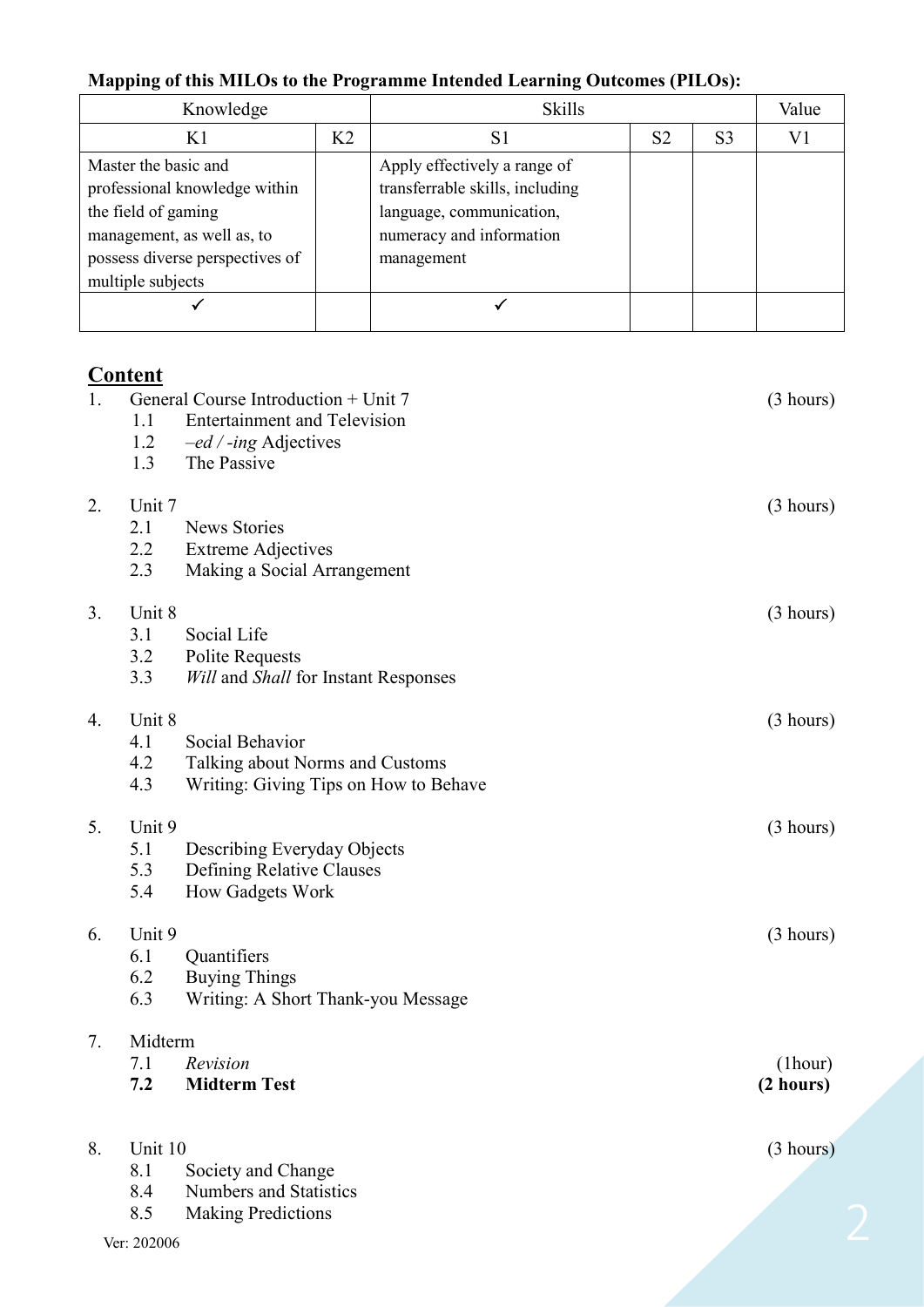| 9.  | Unit 10<br>9.1<br>Society and Change<br>9.2<br>Hypothetical Possibilities with If<br>Writing: A Short Paragraph about How Technology Changed One's Life<br>9.3 | (3 hours) |
|-----|----------------------------------------------------------------------------------------------------------------------------------------------------------------|-----------|
| 10. | Unit 11<br>10.1<br><b>Annoying Rules</b><br>Obligation and Permission in the Present<br>10.2<br><b>Exclusive Clubs</b><br>10.3                                 | (3 hours) |
| 11. | Unit 11<br>11.1<br>Crime and Punishment<br>Linking Words<br>11.2<br>11.3<br>Obligation and Permission in the Past<br>11.4<br>Writing: An Opinion Essay         | (3 hours) |
| 12. | Unit 12<br>12.1<br>Your Choice<br>12.2<br>Could have, Should have, Would have<br>12.3<br>Hypothetical Situations in the Past with If                           | (3 hours) |
| 13. | Unit 12<br>13.1<br>Problems and Solutions<br>Discuss Dilemmas<br>13.2                                                                                          | (3 hours) |
| 14. | Unit 12<br>14.1<br>Life in a New Country<br>Revision<br>14.2                                                                                                   | (3 hours) |
|     | 15. Final Examination                                                                                                                                          | (3 hours) |

## **Teaching Methods**

Lectures, audio/videos, handouts, role-plays, and group discussions

#### **Cross Reference of Teaching and Learning Methods to Course Intended Learning Outcomes:**

|                          | MILO <sub>1</sub> | MILO <sub>2</sub> | MILO <sub>3</sub> | MILO <sub>4</sub> | MILO <sub>5</sub> |
|--------------------------|-------------------|-------------------|-------------------|-------------------|-------------------|
|                          |                   |                   |                   |                   |                   |
| <b>Lectures</b>          |                   |                   |                   |                   |                   |
| <b>Audio/Videos</b>      |                   |                   |                   |                   |                   |
| <b>Handouts</b>          |                   |                   |                   |                   |                   |
| <b>Role-plays</b>        |                   |                   |                   |                   |                   |
| <b>Group Discussions</b> |                   |                   | $\checkmark$      |                   |                   |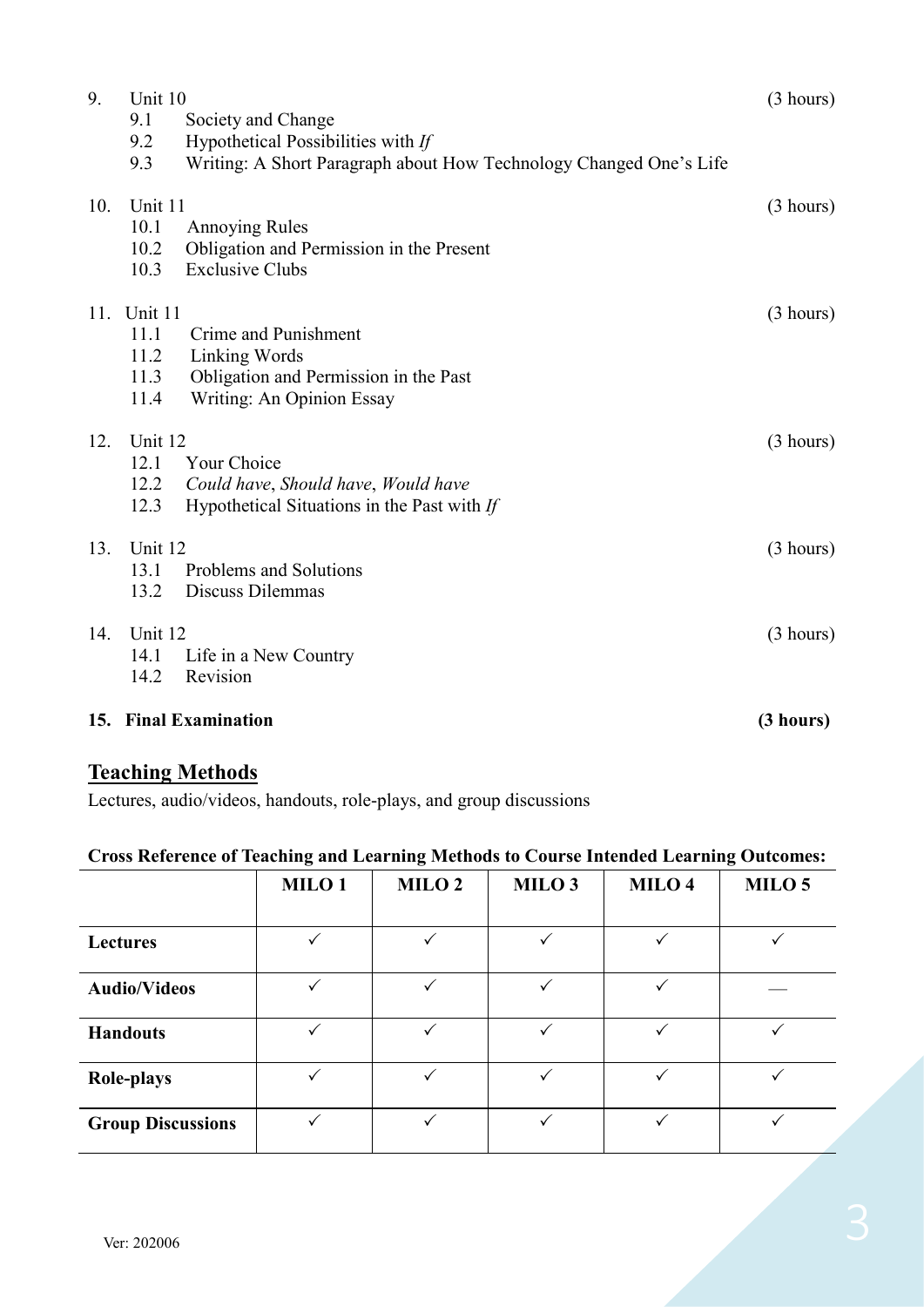## **Attendance**

Attendance requirements are governed by the "Academic Regulations Governing Bachelor's Degree Programmes of Macao Polytechnic Institute".

Students who do not meet the attendance requirements (70%) for the course will not be permitted to sit the final and re-sit examination and shall be awarded an 'F' grade.

#### **Assessment**

Students will be assessed continuously throughout the semester. They are, thus, strongly encouraged to come to class regularly and punctually, participate in all activities, complete class and homework assignments, and do well in assessments. This course is graded on a 100 point scale, with 100 being the highest possible score and 50 the pass score.

The breakdown for the final mark is as follows:

| In-class performance / participation:               | $10\%$<br>10% |                       |
|-----------------------------------------------------|---------------|-----------------------|
| Class / Group assignments:<br>Homework assignments: | 10%           |                       |
| Quizzes:<br>Mid-term Test:                          | 10%<br>20%    | Continuous assessment |
| Final examination (3 hours):                        |               | 40% Final assessment  |

|                      |                   |                   |                   | 0                 |                   |
|----------------------|-------------------|-------------------|-------------------|-------------------|-------------------|
|                      | MILO <sub>1</sub> | MILO <sub>2</sub> | MILO <sub>3</sub> | MILO <sub>4</sub> | MILO <sub>5</sub> |
|                      |                   |                   |                   |                   |                   |
| In-class performance | $\checkmark$      | $\checkmark$      | ✓                 |                   |                   |
| Class / Group        | $\checkmark$      | ✓                 | ✓                 | ✓                 | ✓                 |
| Assignments          |                   |                   |                   |                   |                   |
| Homework             | $\checkmark$      | $\checkmark$      | $\checkmark$      | ✓                 | $\checkmark$      |
| Quizzes              | $\checkmark$      | ✓                 | ✓                 | ✓                 | ✓                 |
| Midterm Test         | ✓                 |                   |                   |                   |                   |
| Final Written Exam   |                   |                   | ✓                 |                   |                   |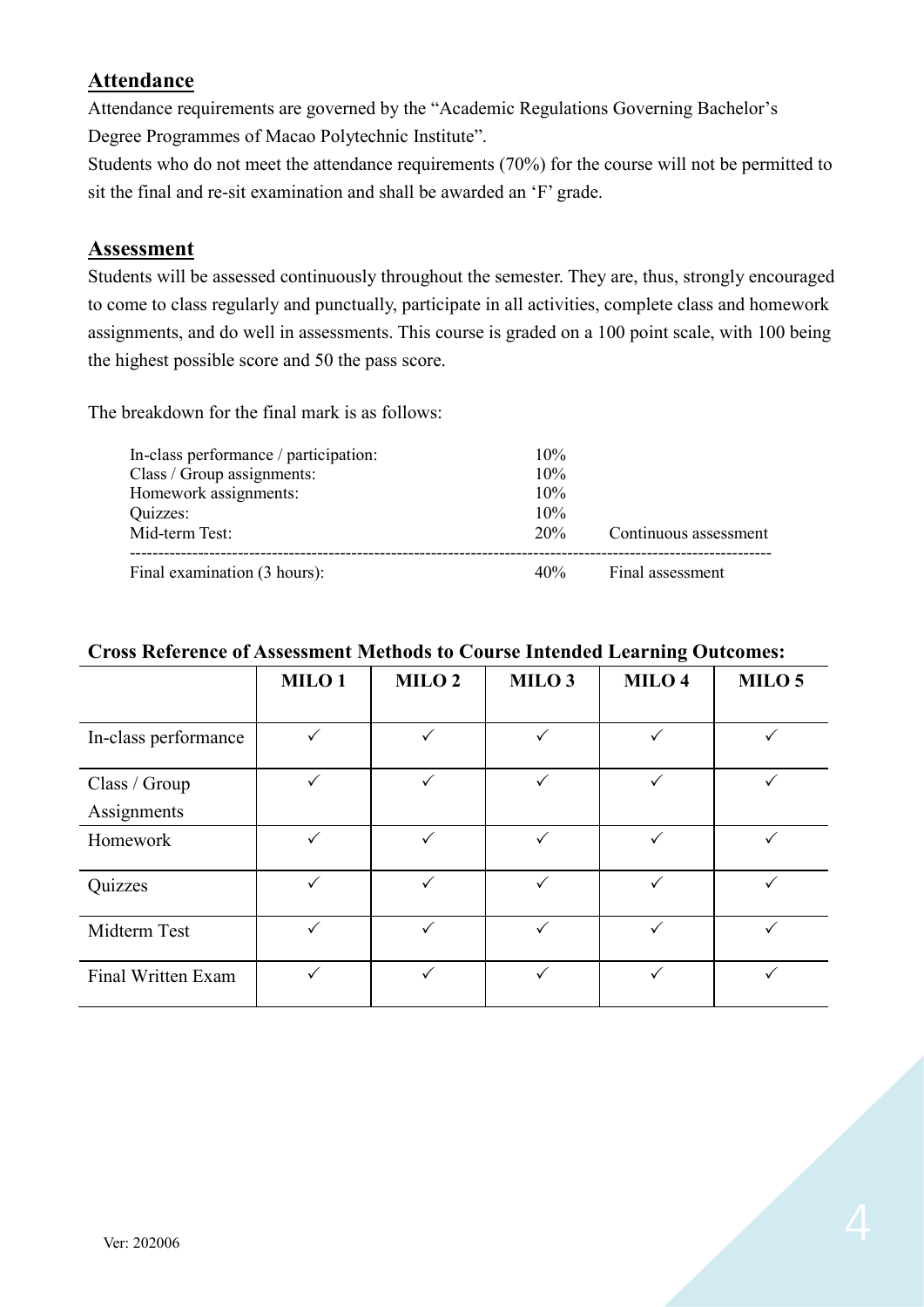# **Teaching Materials**

#### **Textbook**

- 1. Sarah Cunningham, Peter Moor & Johnathan Bygrave. Cutting Edge Third Edition: Intermediate: Student's Book with DVD-ROM, Pearson Education Ltd, 2013.
- 2. Jane Comyns Carr, Frances Eales & Damian Williams. Cutting Edge Third Edition: Intermediate: Workbook with Key, Pearson Education Ltd, 2013.

#### **Reference Books**

- 1. Raymond Murphy & William R. Smalzer: Grammar In Use Intermediate, Cambridge University Press, 2007.
- 2. Mario Rinvolucri: Grammar Games: Cognitive, affective and drama activities for EFL students, Cambridge University Press, 1984.
- 3. Gary Blake & Robert W. Bly: The Elements of Business Writing, Longman, 1991.
- 4. Tricia Hedge: Teaching and Learning in the Language Classroom, Oxford University Press, 2000.

#### **Websites**

- 1. YouTube: [www.youtube.com](http://www.youtube.com/)
- 2. Kahoot: [www.kahoot.com](http://www.kahoot.com/)
- 3. BBC: [www.bbc.com](http://www.bbc.com/)
- 4. English club: [www.englishclub.com](http://www.englishclub.com/)
- 5. British Council: [www.britishcouncil.org](http://www.britishcouncil.org/)
- 6. Cambridge Dictionary:<https://dictionary.cambridge.org/>
- 7. Dictionary by Merriam-Webster: [www.merriam-webster.com](http://www.merriam-webster.com/)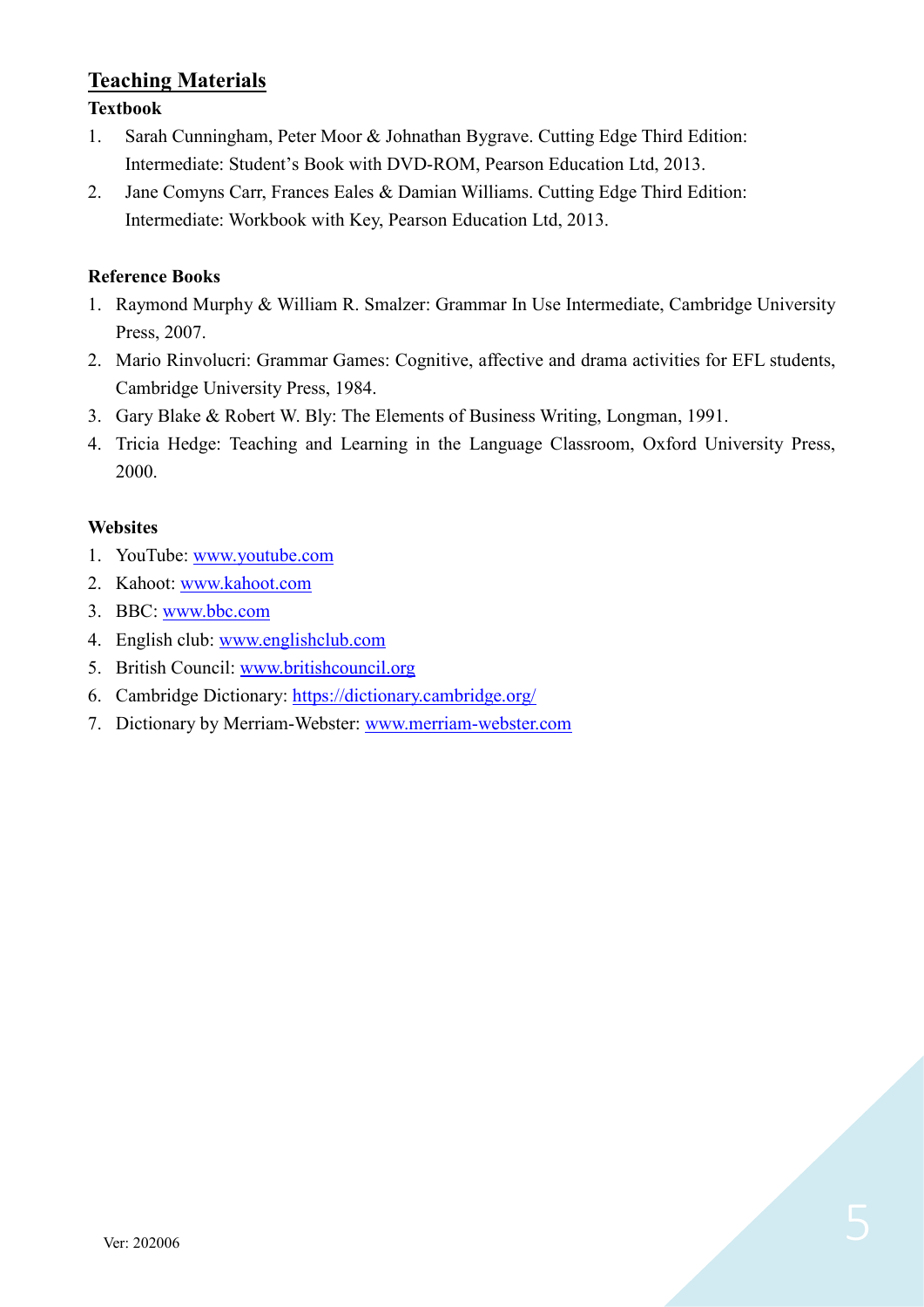# **Assessment Rubrics**

#### **1. In-class performance / participation**

*Students are expected to attend and participate actively in class. Each student will be evaluated on the quality of their participation. Students are required to pay attention to lectures and participate in all kinds of in-class activities such as class discussions, role plays, grammar exercises and games.*

| $A/A-$                | $B+$                                        | $B/B$ -                                           | $C+$ / $C$ / $C-$       | $D+ / D$                                      | $\mathbf F$           |
|-----------------------|---------------------------------------------|---------------------------------------------------|-------------------------|-----------------------------------------------|-----------------------|
| $(88 - 100)$          | $(83 - 87)$                                 | $(73 - 82)$                                       | $(58 - 72)$             | $(50 - 57)$                                   | $(49-0)$              |
| - Extremely well      | - Well prepared for                         | Satisfactorily<br>$\overline{\phantom{a}}$        | - Partially prepared    | Not well prepared<br>$\overline{\phantom{0}}$ | - Poorly prepared for |
| prepared for class    | class discussion                            | prepared for class                                | for class discussion    | for class discussion                          | class discussion      |
| discussion            |                                             | discussion                                        |                         |                                               |                       |
|                       | Active in class<br>$\overline{\phantom{a}}$ |                                                   | Limited participation   | Apathetic in class                            | No participation in   |
| Very active in class  | activities and                              | Satisfactorily active<br>$\overline{\phantom{a}}$ | in class activities and | activities and                                | class activities nor  |
| activities and        | sharing views                               | in class activities                               | sharing views           | sharing of views                              | sharing of views      |
| sharing views         |                                             | and sharing views                                 |                         |                                               |                       |
|                       | Paying attention to                         |                                                   | - Paying attention to   | Paying attention to                           | Seldom paying         |
| Paying attention to   | lectures most of                            | - Paying attention to                             | lectures sometimes      | lectures occasionally                         | attention to          |
| lectures all the time | the time                                    | lectures satisfactorily                           |                         |                                               | lectures              |
|                       |                                             | in class                                          |                         |                                               |                       |
|                       |                                             |                                                   |                         |                                               |                       |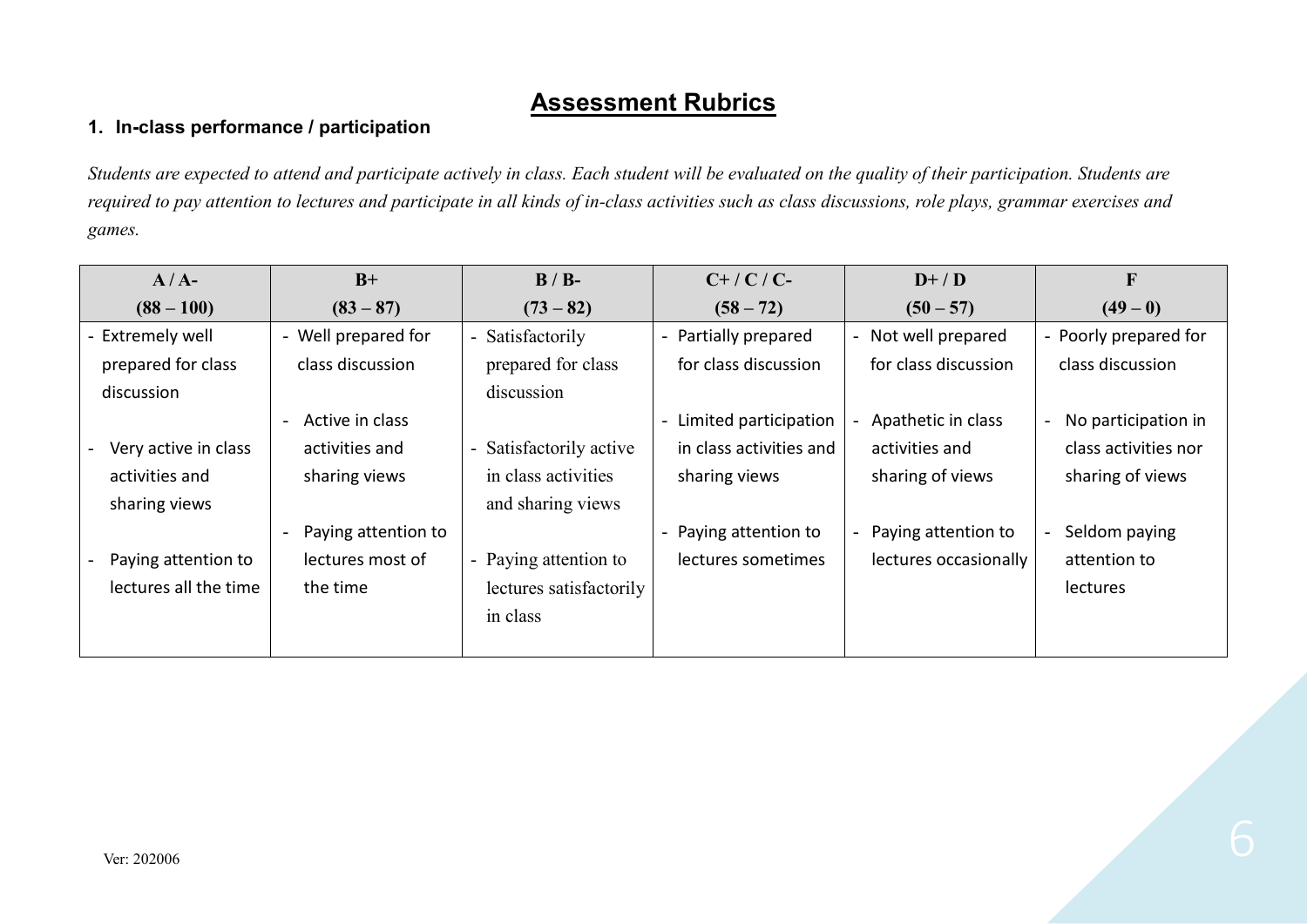#### **2. Class / Group assignments**

*Students are required to participate and complete various class / group assignments, which include role-plays and group presentations. These assignments are taken from the textbooks as well as specially assigned by the instructor.*

| <b>CRITERIA</b> | $A/A-$             | $B+$                 | $B / B$ -           | $C+$ / $C$ / $C-$       | $D+ / D$             | $\mathbf{F}$       |
|-----------------|--------------------|----------------------|---------------------|-------------------------|----------------------|--------------------|
|                 | $(88 - 100)$       | $(83 - 87)$          | $(73 - 82)$         | $(58 - 72)$             | $(50 - 57)$          | $(49-0)$           |
| <b>Volume</b>   | Student speaks     | Student speaks       | Student usually     | Volume is not           | Student cannot be    | Student absolutely |
|                 | loudly and         | loudly, clearly, and | speaks loud         | always loud enough.     | heard and makes      | makes no effort to |
|                 | articulately with  | accurately.          | enough to be        | Student can             | no attempt to        | speak up, to be    |
|                 | confidence         |                      | heard.              | sometimes not be        | speak up.            | heard, or          |
|                 | throughout.        |                      |                     | heard.                  |                      | understood.        |
| <b>Fluency</b>  | Student speaks     | Student generally    | Student mostly      | Student speaks and      | Student is unable    | Student makes no   |
|                 | and reads fluently | speaks and reads     | speaks and reads    | reads haltingly with    | to speak or read     | attempt in         |
|                 | with hardly any    | fluently with none   | fluently with few   | long pauses. Content    | through the          | delivering the     |
|                 | hesitations.       | or very little       | hesitations.        | is not delivered        | presentation. No     | content            |
|                 | Content is         | hesitations. Content | Content is          | convincingly.           | attempt in trying to | convincingly.      |
|                 | delivered in a     | is delivered in a    | delivered in a      |                         | deliver the content  |                    |
|                 | convincing,        | rather convincing    | somewhat            |                         | convincingly.        |                    |
|                 | consistent manner. | and consistent       | convincing          |                         |                      |                    |
|                 |                    | manner.              | manner.             |                         |                      |                    |
| Pronunciation   | Pronunciation is   | Pronunciation is     | Most words are      | Pronunciation is not    | Student is           | Student makes no   |
|                 | precise, and the   | fairly precise, and  | pronounced          | at all clear, and       | unintelligible.      | effort in general  |
|                 | message is clearly | the message is       | clearly, and the    | student is difficult to | Nothing can be       | pronunciation.     |
|                 | conveyed.          | clearly conveyed.    | student can be      | be understood.          | understood.          | Nothing can be     |
|                 |                    |                      | clearly understood. |                         |                      | understood.        |
| Written         | Student makes no   |                      | Student mostly      | Vocabulary is not       | Student is unable    | Out of topic.      |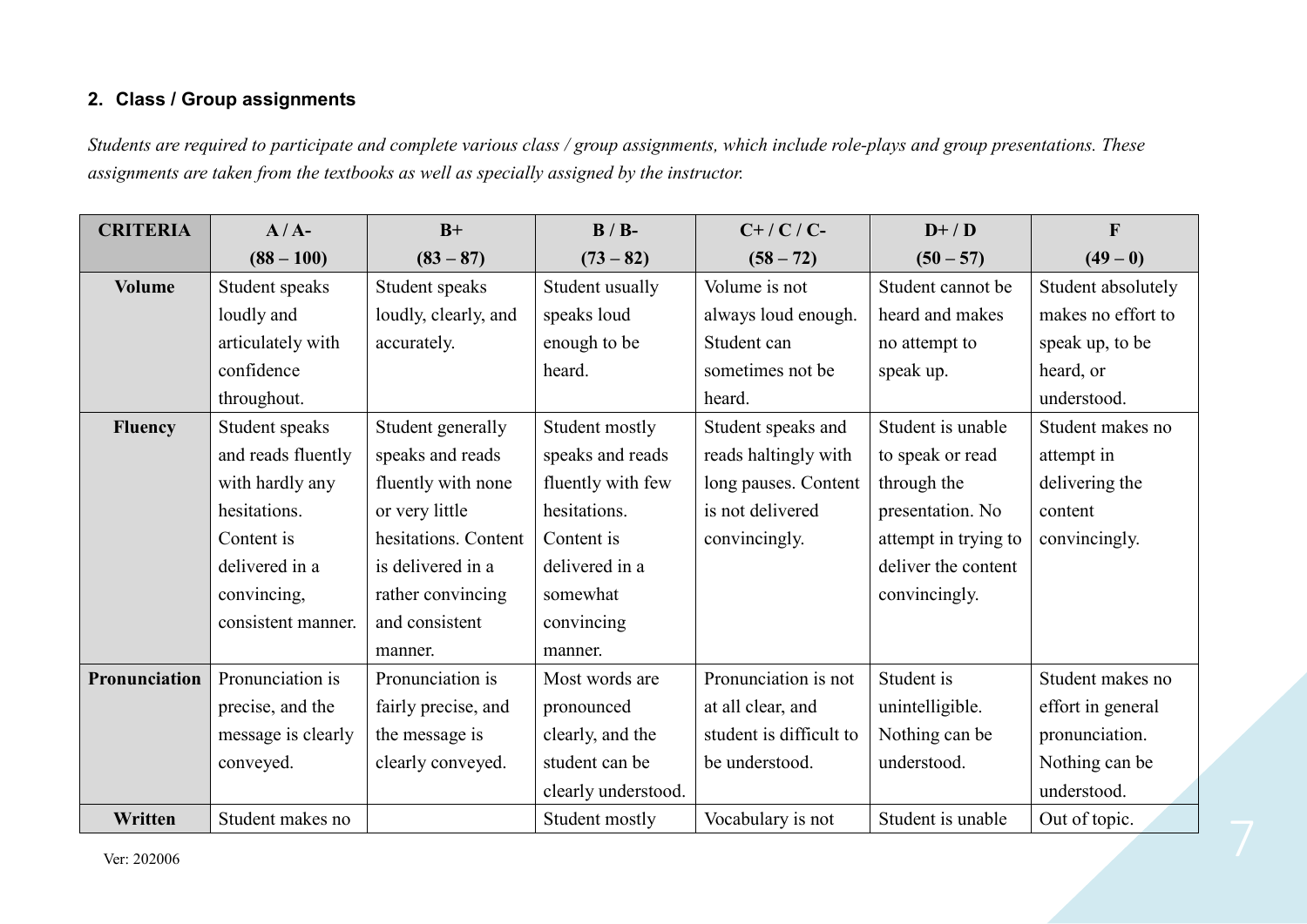| Content | errors in           | uses correct        | used correctly. There | to use vocabulary | Content not related |
|---------|---------------------|---------------------|-----------------------|-------------------|---------------------|
|         | vocabulary usage,   | vocabulary with     | are many areas in     | and grammar       | to the topic        |
|         | grammar, or         | few, if any, errors | grammar or sentence   | correctly to      | assigned.           |
|         | sentence structure. | in grammar or       | structure that        | construct         |                     |
|         | The presentation    | sentence structure. | interfere with        | appropriate       | Student makes no    |
|         | is well prepared    | The presentation is | meaning.              | sentences. Some   | attempt in using    |
|         | and organized,      | clear and follows a |                       | parts of the      | vocabulary and      |
|         | and it captures and | logical sequence.   |                       | message is lost.  | grammar correctly   |
|         | maintains           |                     |                       |                   | to convey           |
|         | audience interest.  |                     |                       |                   | information.        |

### **3. Homework assignments**

*Students are required to complete various homework assignments, including grammar exercises, writing, listening and video-watching tasks.*

| Criteria             | <b>Excellent</b>         | <b>Very Good</b>         | Good                          | <b>Needs Improvement</b>   | <b>Unsatisfactory</b>           |
|----------------------|--------------------------|--------------------------|-------------------------------|----------------------------|---------------------------------|
|                      | $A/A - (18-20)$ pts)     | $B+ (17-15 \text{ pts})$ | $B / B - (15-11 \text{ pts})$ | $C+ / C / C - (10-5)$ pts) | $D+ / D / D- (4-0 \text{ pts})$ |
| <b>Sentences and</b> | - Sentences and          | - All sentences are      | - Most sentences are          | - Most sentences are       | - Many sentence                 |
| <b>Paragraphs</b>    | paragraphs are           | complete and             | complete and are              | complete and rather        | fragments or run-on             |
|                      | complete,                | well-constructed         | generally                     | well-constructed.          | sentences OR                    |
| $\sqrt{20}$          | well-constructed, and    | (no fragments, no        | well-constructed.             | Paragraphing needs         | paragraphing needs              |
|                      | of varied structure.     | run-ons).                | Paragraphing is done          | some work.                 | lots of work.                   |
|                      |                          | Paragraphing is          | fairly well.                  |                            |                                 |
|                      |                          | generally done well.     |                               |                            |                                 |
|                      |                          |                          |                               |                            |                                 |
| Grammar              | - Writer makes no errors | - Writer makes 1-2       | - Writer makes 3-5            | - Writer makes 6-8         | - Writer makes more             |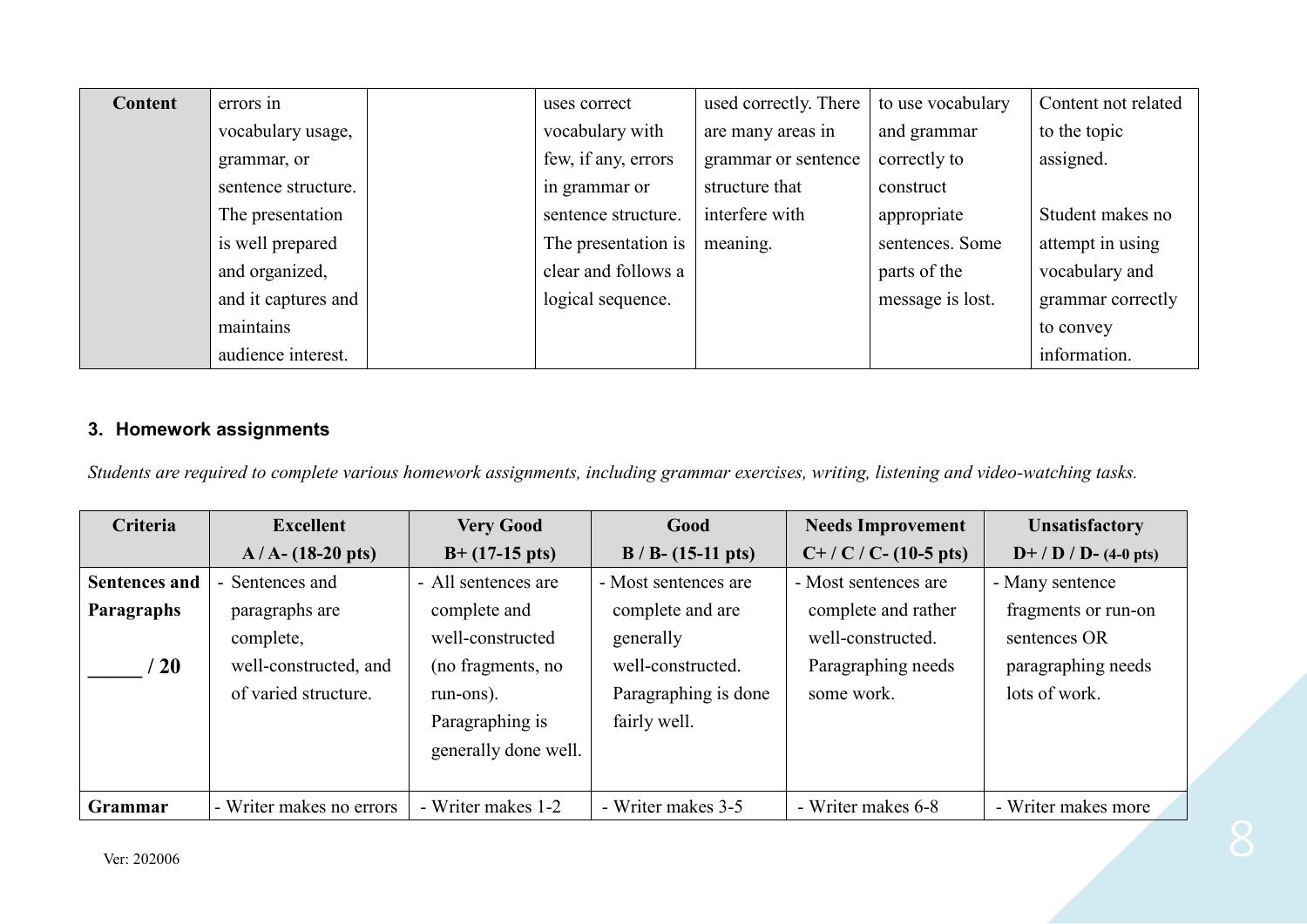| and Spelling<br>/20                         | in grammar or spelling.                                                                                                           | errors in grammar<br>and/or spelling.                                                                                             | errors in grammar<br>and/or spelling.                                                       | errors in grammar<br>and/or spelling.                                                                                                                   | than 9 errors in<br>grammar and/or<br>spelling.                                                                                                       |
|---------------------------------------------|-----------------------------------------------------------------------------------------------------------------------------------|-----------------------------------------------------------------------------------------------------------------------------------|---------------------------------------------------------------------------------------------|---------------------------------------------------------------------------------------------------------------------------------------------------------|-------------------------------------------------------------------------------------------------------------------------------------------------------|
| <b>Ideas</b><br>/20                         | - Ideas were expressed<br>in a clear and<br>organized fashion. It<br>was easy to figure out<br>what the composition<br>was about. | - Ideas were<br>expressed in a<br>relatively clear<br>manner. It was quite<br>to figure out what<br>the composition<br>was about. | - Ideas were expressed<br>quite clearly, but the<br>organization could<br>have been better. | - Ideas were somewhat<br>organized, but were<br>not very clear. It took<br>more than one reading<br>to figure out what the<br>composition was<br>about. | - The composition<br>seemed to be a<br>collection of unrelated<br>sentences. It was very<br>difficult to figure out<br>what the content was<br>about. |
| Length<br>$\sqrt{20}$                       | - The composition<br>consists of 15 or more<br>sentences.                                                                         | - The composition<br>consists of 12-14<br>sentences.                                                                              | - The composition<br>consists of 9-11<br>sentences.                                         | - The composition<br>consists of 6-8<br>sentences.                                                                                                      | - The composition<br>consists of less than 6<br>sentences.                                                                                            |
| Capitalization<br>and<br>Punctuation<br>/20 | - Writer makes no errors<br>in capitalization and<br>punctuation.                                                                 | - Writer makes $1 - 2$<br>errors in<br>capitalization and<br>punctuation.                                                         | - Writer makes $3 - 4$<br>errors in<br>capitalization and<br>punctuation.                   | - Writer makes $5 - 6$<br>errors in capitalization<br>and punctuation.                                                                                  | - Writer makes more<br>than 7 errors in<br>capitalization and<br>punctuation.                                                                         |
| <b>TOTAL =</b><br>/100                      | <b>Comment:</b>                                                                                                                   |                                                                                                                                   |                                                                                             |                                                                                                                                                         |                                                                                                                                                       |